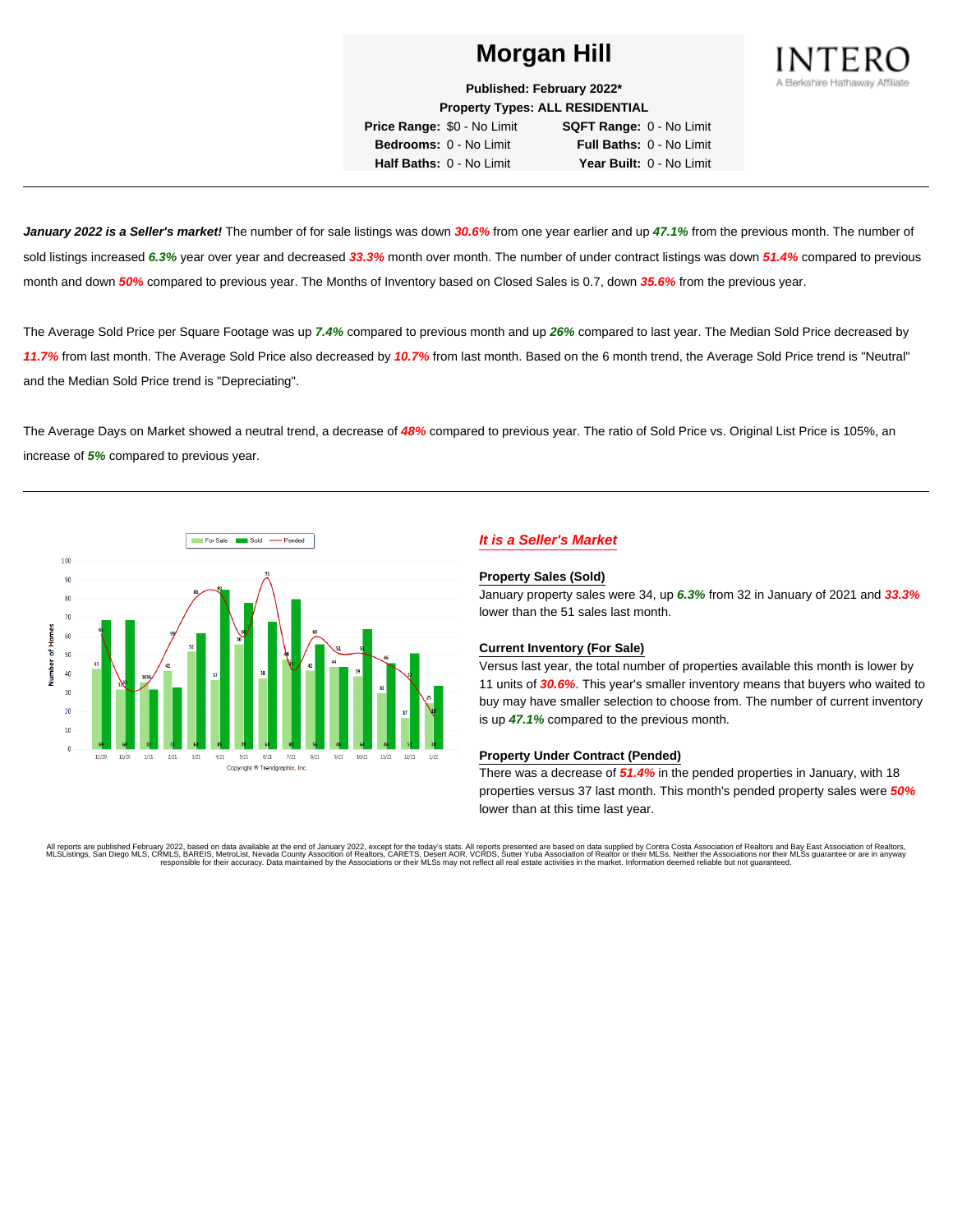

**Published: February 2022\***

**Property Types: ALL RESIDENTIAL**

**Price Range:** \$0 - No Limit **SQFT Range:** 0 - No Limit

**Bedrooms:** 0 - No Limit **Full Baths:** 0 - No Limit **Half Baths:** 0 - No Limit **Year Built:** 0 - No Limit

## **The Average Sold Price per Square Footage is Appreciating\***

The Average Sold Price per Square Footage is a great indicator for the direction of property values. Since Median Sold Price and Average Sold Price can be impacted by the 'mix' of high or low end properties in the market, the Average Sold Price per Square Footage is a more normalized indicator on the direction of property values. The January 2022 Average Sold Price per Square Footage of \$655 was up **7.4%** from \$610 last month and up **26%** from \$520 in January of last year.

\* Based on 6 month trend – Appreciating/Depreciating/Neutral





### **The Days on Market Shows Neutral Trend\***

The average Days on Market (DOM) shows how many days the average property is on the market before it sells. An upward trend in DOM trends to indicate a move towards more of a Buyer's market, a downward trend indicates a move towards more of a Seller's market. The DOM for January 2022 was 13, down **50%** from 26 days last month and down **48%** from 25 days in January of last year.

#### **The Sold/Original List Price Ratio is Rising\*\***

The Sold Price vs. Original List Price reveals the average amount that sellers are agreeing to come down from their original list price. The lower the ratio is below 100% the more of a Buyer's market exists, a ratio at or above 100% indicates more of a Seller's market. This month Sold Price vs. Original List Price of 105% is up **1%** % from last month and up from **5%** % in January of last year.

\* Based on 6 month trend – Upward/Downward/Neutral

\*\* Based on 6 month trend - Rising/Falling/Remains Steady

All reports are published February 2022, based on data available at the end of January 2022, except for the today's stats. All reports presented are based on data supplied by Contra Costa Association of Realtors and Bay Ea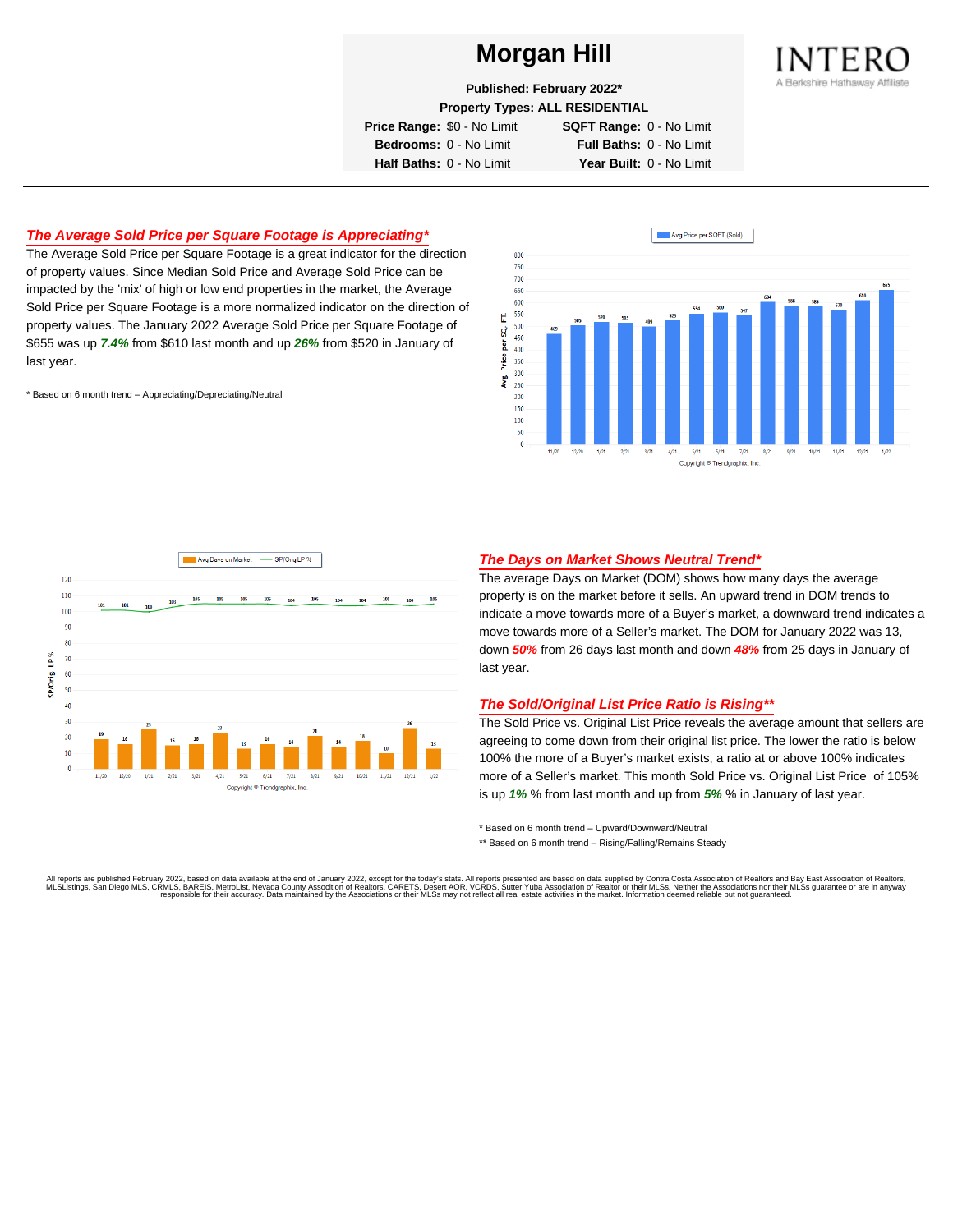

**Published: February 2022\***

**Property Types: ALL RESIDENTIAL**

**Price Range:** \$0 - No Limit **SQFT Range:** 0 - No Limit

**Bedrooms:** 0 - No Limit **Full Baths:** 0 - No Limit

**Half Baths:** 0 - No Limit **Year Built:** 0 - No Limit

### **The Average For Sale Price is Neutral\***

The Average For Sale Price in January was \$2,048,000, up **10.2%** from \$1,858,000 in January of 2021 and down **1.3%** from \$2,075,000 last month.

### **The Average Sold Price is Neutral\***

The Average Sold Price in January was \$1,391,000, up **10.7%** from \$1,256,000 in January of 2021 and down **10.7%** from \$1,558,000 last month.

### **The Median Sold Price is Depreciating\***

The Median Sold Price in January was \$1,175,000, down **5.6%** from \$1,245,000 in January of 2021 and down **11.7%** from \$1,330,000 last month.

\* Based on 6 month trend – Appreciating/Depreciating/Neutral





# **It is a Seller's Market\***

A comparatively lower Months of Inventory is more beneficial for sellers while a higher months of inventory is better for buyers.

\*Buyer's market: more than 6 months of inventory Seller's market: less than 3 months of inventory Neutral market: 3 – 6 months of inventory

#### **Months of Inventory based on Closed Sales**

The January 2022 Months of Inventory based on Closed Sales of 0.7 was decreased by **35.6%** compared to last year and up **120%** compared to last month. January 2022 is Seller's market.

#### **Months of Inventory based on Pended Sales**

The January 2022 Months of Inventory based on Pended Sales of 1.4 was increased by **40%** compared to last year and up **195.9%** compared to last month. January 2022 is Seller's market.

All reports are published February 2022, based on data available at the end of January 2022, except for the today's stats. All reports presented are based on data supplied by Contra Costa Association of Realtors, and beat responsible for their accuracy. Data maintained by the Associations or their MLSs may not reflect all real estate activities in the market. Information deemed reliable but not quaranteed